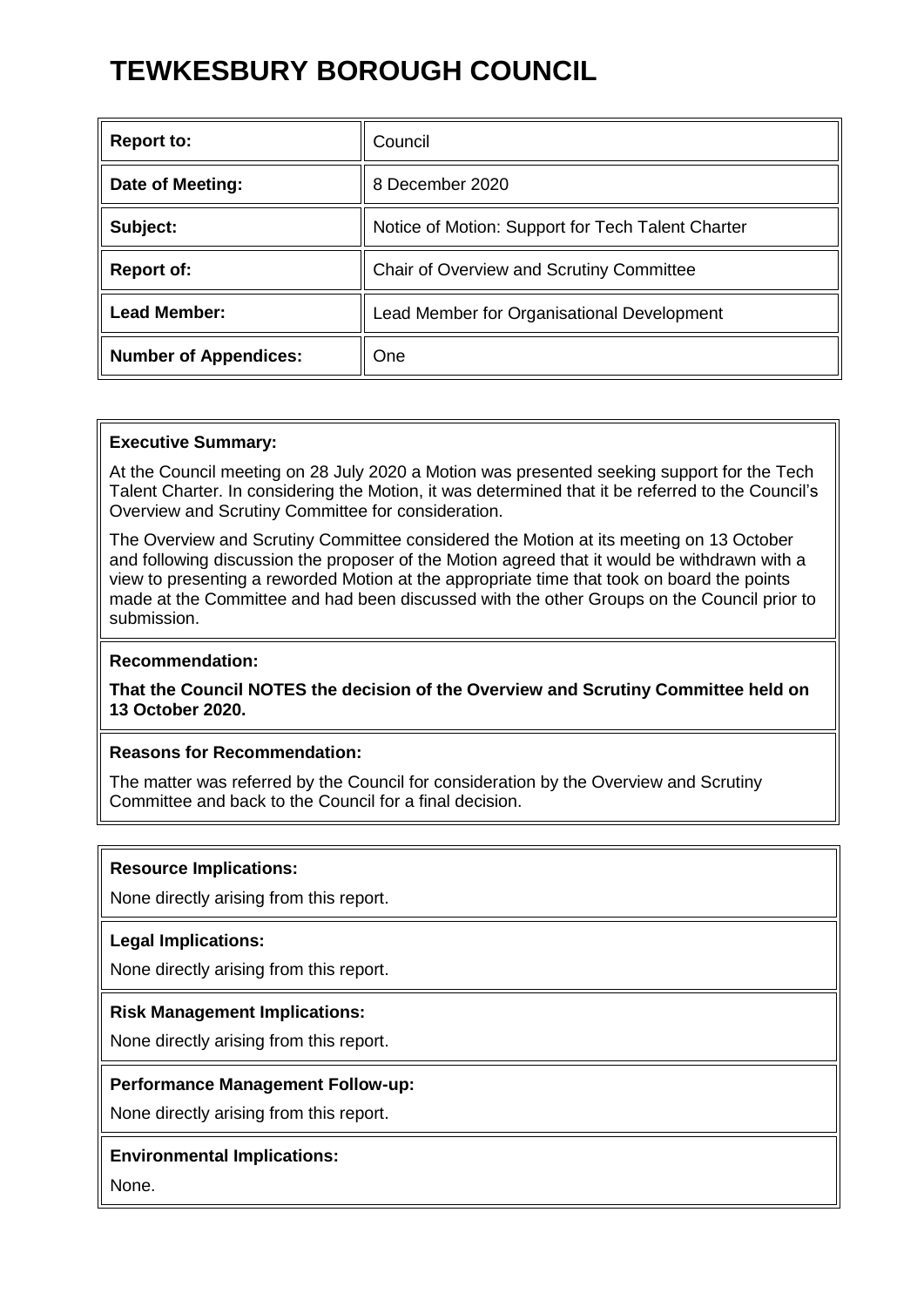#### **1.0 INTRODUCTION/BACKGROUND**

**1.1** Following a decision by the Council, the Motion below was considered by the Overview and Scrutiny Committee at its meeting on 13 October:

The Council is asked to note that just 17% of Tech/ICT workers in the UK are female, only 1 in 10 females are taking A level computer studies and yet there is a looming digital skills gap where the UK needs one million more Tech workers by 2020.

The Tech Talent charter [\(https://wwwtechtalentcharter.co.uk\)](https://wwwtechtalentcharter.co.uk/) was founded by a number of organisations across the recruitment, tech and social enterprise fields and was supported in the Government's policy paper on the UK Digital Strategy in March 2017 [\(https://www.gov.uk.government](https://www.gov.uk.government/) /publications/uk-digital-strategy). The Tech Talent Charter is a non-profit organisation leading a movement to address inequality in the UK Tech sector and drive inclusion and diversity in a practical and measurable way. There is no charge to join the Tech Talent charter and over 300 organisations have signed up as signatories.

The Tech talent charter encourages and supports signatories to tackle this lack of diversity and inclusion by undertaking to:

 Support attraction, recruitment and retention practices that are designed to increase the diversity of their workforce.

Define their own timetable of change and implement the strategy that is right for their organisation.

 Measure the diversity profile of their UK employees and to share this data for (anonymous) collective publication.

Signatories of the tech talent charter pledge to:

- 1. Have a senior-level, named representative with responsibility for charter commitments.
- 2. Adopt inclusive recruitment processes, working toward a goal that, wherever possible, women are included on the shortlist for interviews and diverse talent is actively encouraged to apply for roles.
- 3. Ensure that they have employment policies and practices that support the development and retention of an inclusive and diverse workforce.
- 4. Work collectively with other signatories to develop, share and implement protocols and best practice for the practical implementation of the aims of the charter.
- 5. Contribute their employment diversity data into a common central anonymised database, for sharing amongst signatories bi-annually and for publishing publicly in an annual report.

In light of the Council's investment in and commitment to the Cyber Park, the Council is asked to lead by example and strive to ensure that both its own IT services and industries within the Borough are diverse and all under-represented groups are fairly included.

Cheltenham Borough Council, our cyber park partner, has already signed up to this charter.

Accordingly, the Council is asked to:

1) Ask the Council's Human Resources Section to look at the Tech talent charter, identify what the Council could do better, the benefits to the Council in signing up to the Charter and how the Council can influence other shared service providers that the Council works with (including, but not limited to, UBICO, One Legal, Publica, South West Audit Partnership).